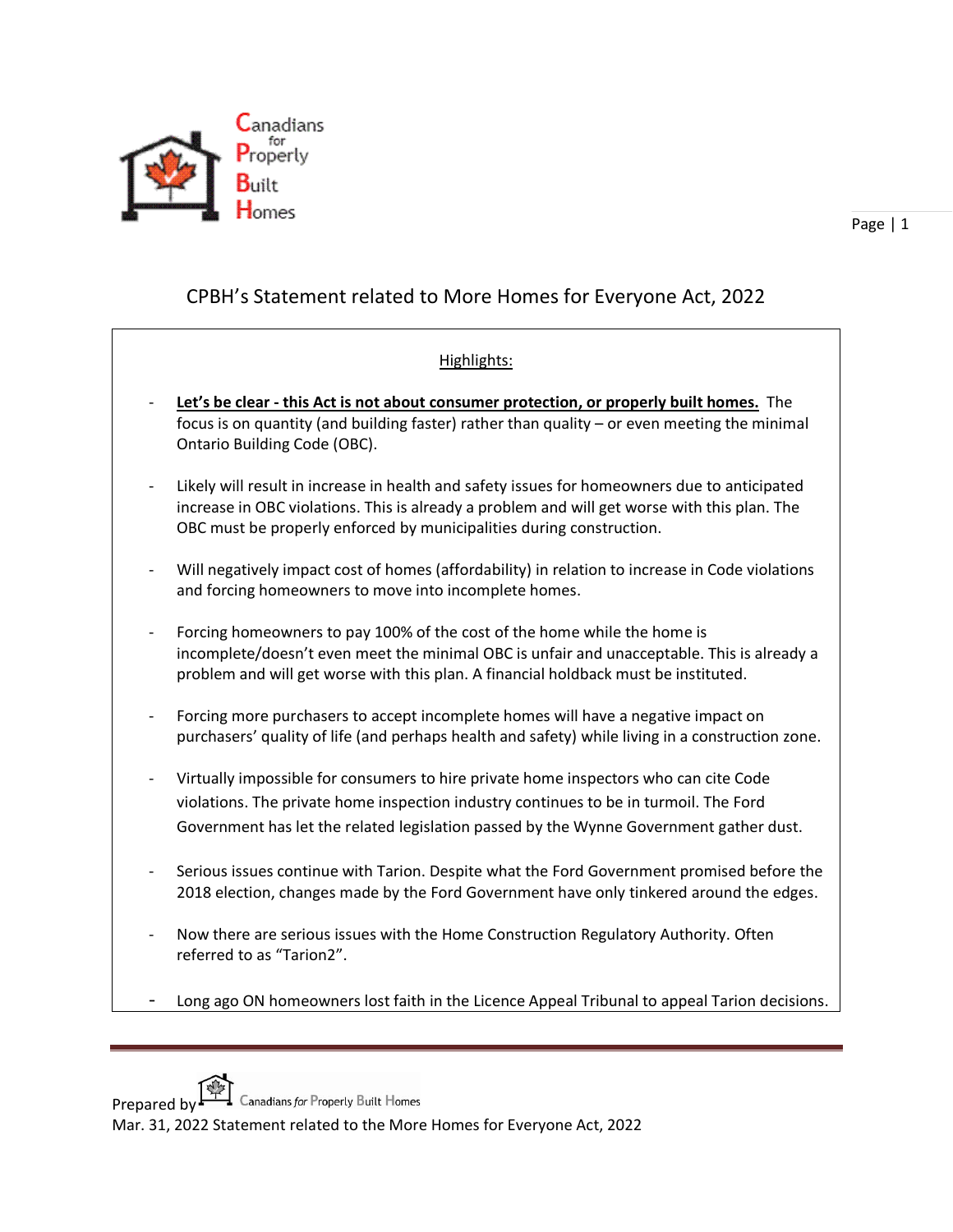Brief explanation:

• The lack of enforcement of the Ontario Building Code during construction has been an issue in some Ontario municipalities for decades. A number of reasons (excuses) have been provided for this including "building booms" and lack of qualified municipal inspectors. Far too often, when faced with a lack of qualified municipal inspectors, the municipality continues to sign off on homes, without these homes having been properly inspected. Violations of the Ontario Building Code often negatively impact the health and safety of the occupants. Yet, this proposed legislation continues to ignore this very serious issue.

Page | 2

- $\circ$  CPBH has been raising this serious issue with the Ontario Government for more than 17 years. Prior to the June 2018 election, the PCs acknowledged issues with the lack of enforcement of the Ontario Building Code during construction. (Often, when challenged, municipalities simply tell homeowners to sue them, knowing full well that most homeowners do not have the financial and emotional strength to go up against deep pocketed municipalities.) When asked what they would do if elected, the PCs said "…Clearly we can do more with municipalities to ensure home buyers and owners aren't left without recourse but the courts…". But once elected in 2018, the PCs have not responded to this commitment.
- $\circ$  Recently the Ford Government introduced "remote" municipal inspections, e.g., by drone or Zoom meetings. CPBH raised serious concerns about this with the Ministry of Municipal Affairs and Housing (MMAH), but no response from MMAH was received.
- o The private home inspection industry continues to be in turmoil. For example:
	- the Ford Government has allowed the legislation approved by the Wynne Government has not been enacted or amended.
	- the vast majority of private home inspectors are unable to cite Code violations in their reports.
	- while it is impossible to obtain accurate numbers, some in the industry estimate a 30 – 40% reduction in the number of private home inspectors in ON since the Ford Government took power.
- Affordable homes are properly built homes, i.e., at least meeting the minimal OBC. Builders have advised that it costs about seven times more to repair a home once occupied.
- This proposed legislation appears to encourage homeowners being forced to take possession of a newly built home before it is complete. While the extended warranty period via Tarion has been noted, the negative impact on the occupants must be recognized. Scheduling and

Prepared by  $\Box$  Canadians for Property Built Homes

Mar. 31, 2022 Statement related to the More Homes for Everyone Act, 2022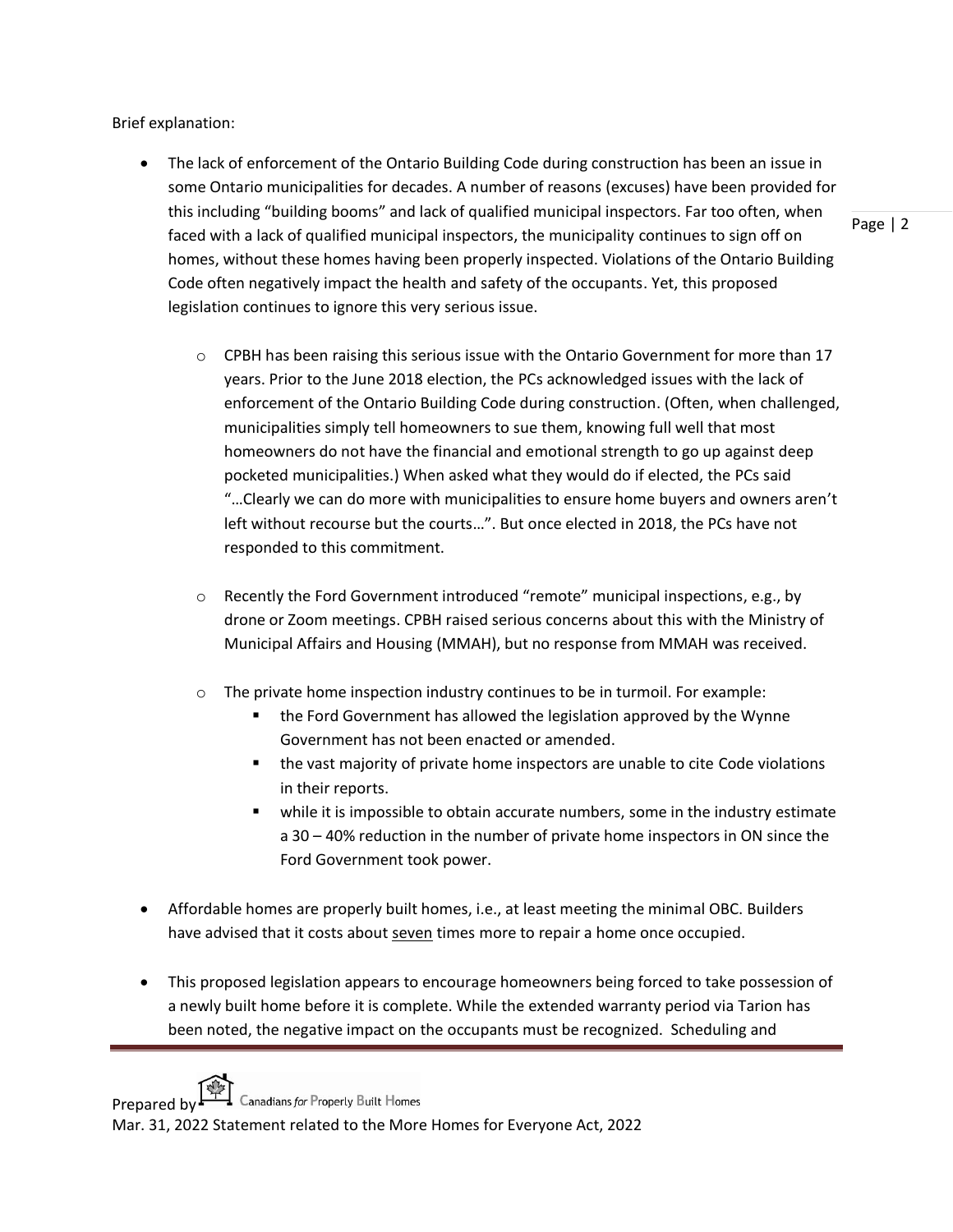accommodating trades for incomplete work/required repairs is already a serious issue for many purchasers, e.g., lost time from work to accommodate the trades, living in a construction zone, strangers (trades) in the home with the family living there, etc. Not only will this proposed legislation exacerbate these problems, there is little-to-no incentive for the builder to complete the work properly, and on a timely basis. As a minimum, there should be a financial holdback instituted, which will help to motivate the builder to properly complete the work on a timely basis.

- It is important to note that while there have been some changes, many serious issues continue with Tarion. The changes made by the Ford Government tinker around the edges and are
	- clearly inadequate. For example:
		- $\circ$  homeowners continue to advise that Tarion is far too slow in responding to their claims, even in situations involving health and safety issues such as mould.
		- o homeowners continue to report that Tarion has unfairly rejected their claims.
		- $\circ$  there continues to considerable confusion regarding what qualifies for Major Structural Deficiency claims.
		- $\circ$  despite repeated requests by CPBH, Tarion still will not reveal who makes decisions regarding "customer service gestures" and what criteria are used to grant these gestures. Most homeowners do not know that they may be eligible for these gestures.

Note: CPBH continues to maintain that Tarion is beyond repair -- and that Justice Cunningham's 2016 recommendation for a multi-provider warranty model is the best option. Both the NDP and the Green Party of Ontario have committed that if elected in 2022, they will follow through with Justice Cunningham's recommendation and eliminate the Tarion monopoly. We continue to await the Liberal's response regarding what it will do with Tarion if elected.

- Even though the legislation for Home Construction Regulatory Authority (HCRA) was approved in 2017, the HCRA continues to be largely ineffective. For example:
	- $\circ$  homeowners advise that complaints they made about their builders in the summer of 2021 still remain outstanding. Some call HCRA a "black hole".
	- $\circ$  the ON builder directory continues to be incomplete/inaccurate/misleading for far too many builders. New home purchasers still have no objective, reliable means of knowing who the good builders are.

Prepared by  $\Box$  Canadians for Properly Built Homes

Mar. 31, 2022 Statement related to the More Homes for Everyone Act, 2022

Page | 3